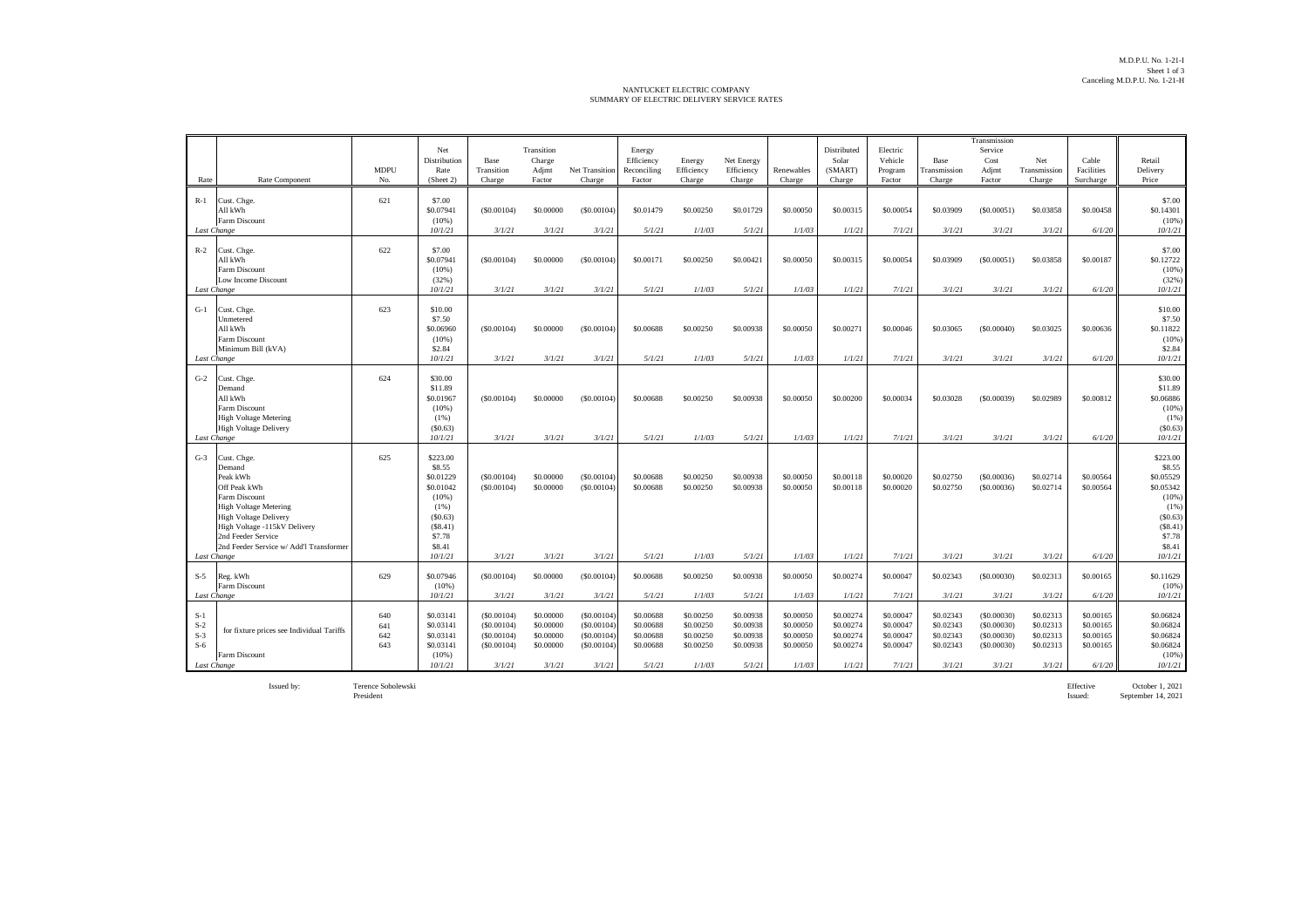## NET DISTRIBUTION RATE NANTUCKET ELECTRIC COMPANY<br>SUMMARY OF ELECTRIC DELIVERY SERVICE RATES

|                                                 |                                                                                                                                                                                                            |                          |                                                                                   |                                                             | Basic                                                      | Residential                                                | Storm                                                       | Pension                                                    | Revenue<br>Decoupling                                      | Attorney<br>General Cons.                                  | Solar                                                      | Smart Grid                                                 |                                                            | Long-Term<br>Renew. Energy                                 |                                                            |                                                                |                                                            |                                                                                         |
|-------------------------------------------------|------------------------------------------------------------------------------------------------------------------------------------------------------------------------------------------------------------|--------------------------|-----------------------------------------------------------------------------------|-------------------------------------------------------------|------------------------------------------------------------|------------------------------------------------------------|-------------------------------------------------------------|------------------------------------------------------------|------------------------------------------------------------|------------------------------------------------------------|------------------------------------------------------------|------------------------------------------------------------|------------------------------------------------------------|------------------------------------------------------------|------------------------------------------------------------|----------------------------------------------------------------|------------------------------------------------------------|-----------------------------------------------------------------------------------------|
|                                                 |                                                                                                                                                                                                            | <b>MDPU</b>              | Base<br>Distribution                                                              | Net<br>CapEx                                                | Service<br>Adjmt                                           | Assistance<br>Adjmt                                        | Fund<br>Replenishment                                       | PBOP<br>Adjmt                                              | Mechanism<br>Adjmt                                         | Expenses<br>Adjmt                                          | Cost<br>Adjmt                                              | Distribution<br>Adjmt                                      | Net Metering<br>Recovery                                   | Contract<br>Adjmt                                          | Vegetation<br>Management                                   | Tax Act<br>Credit                                              | Grid<br>Modernization                                      | Net<br>Distribution                                                                     |
| Rate                                            | Rate Component                                                                                                                                                                                             | No.                      | Charge                                                                            | Factor                                                      | Factor                                                     | Factor                                                     | Factor                                                      | Factor                                                     | Factor                                                     | Factor                                                     | Factor                                                     | Factor                                                     | Surcharge                                                  | Factor                                                     | Factor                                                     | Factor                                                         | Factor                                                     | Rate                                                                                    |
| $R-1$                                           | Cust. Chge.<br>All kWh<br>Farm Discount                                                                                                                                                                    | 621                      | \$7.00<br>\$0.05267<br>(10%)                                                      | \$0,00000                                                   | \$0,00105                                                  | \$0,00488                                                  | \$0,00301                                                   | \$0,00179                                                  | \$0,00255                                                  | \$0,00003                                                  | \$0,00047                                                  | \$0,00003                                                  | \$0.01163                                                  | \$0,00075                                                  | \$0,00054                                                  | (S0,00062)                                                     | \$0,00063                                                  | \$7.00<br>\$0.07941<br>$(10\%)$                                                         |
| Last Change                                     |                                                                                                                                                                                                            |                          | 10/1/21                                                                           | 10/1/21                                                     | 3/1/21                                                     | 3/1/21                                                     | 11/1/19                                                     | 3/1/21                                                     | 3/1/21                                                     | 3/1/21                                                     | 5/1/21                                                     | 5/1/21                                                     | 3/1/21                                                     | 3/1/21                                                     | 3/1/21                                                     | 3/1/21                                                         | 5/1/21                                                     | 10/1/21                                                                                 |
| $R-2$                                           | Cust. Chge.<br>All kWh<br>Farm Discount<br>Low Income Discount<br>Last Change                                                                                                                              | 622                      | \$7.00<br>\$0.05267<br>(10%)<br>(32%)<br>10/1/21                                  | \$0,00000<br>10/1/21                                        | \$0,00105<br>3/1/21                                        | \$0,00488<br>3/1/21                                        | \$0,00301<br>11/1/19                                        | \$0,00179<br>3/1/21                                        | \$0,00255<br>3/1/21                                        | \$0,00003<br>3/1/21                                        | \$0,00047<br>5/1/21                                        | \$0,00003<br>5/1/21                                        | \$0.01163<br>3/1/21                                        | \$0,00075<br>3/1/21                                        | \$0,00054<br>3/1/21                                        | (S0.00062)<br>3/1/21                                           | \$0.00063<br>5/1/21                                        | \$7.00<br>\$0.07941<br>(10%)<br>(32%)<br>10/1/21                                        |
|                                                 |                                                                                                                                                                                                            |                          |                                                                                   |                                                             |                                                            |                                                            |                                                             |                                                            |                                                            |                                                            |                                                            |                                                            |                                                            |                                                            |                                                            |                                                                |                                                            |                                                                                         |
| $G-1$                                           | Cust. Chge.<br>Unmetered<br>All kWh<br>Farm Discount<br>Minimum Bill (kVA)                                                                                                                                 | 623                      | \$10.00<br>\$7.50<br>\$0.04630<br>(10%)<br>\$2.84                                 | \$0,00000                                                   | \$0,00090                                                  | \$0,00420                                                  | \$0.00265                                                   | \$0.00161                                                  | \$0.00219                                                  | \$0,00002                                                  | \$0,00038                                                  | \$0,00003                                                  | \$0.01001                                                  | \$0.00075                                                  | \$0,00055                                                  | (S0,00053)                                                     | \$0,00054                                                  | \$10.00<br>\$7.50<br>\$0.06960<br>(10%)<br>\$2.84                                       |
|                                                 | Last Change                                                                                                                                                                                                |                          | 10/1/21                                                                           | 10/1/21                                                     | 3/1/21                                                     | 3/1/21                                                     | 11/1/19                                                     | 3/1/21                                                     | 3/1/21                                                     | 3/1/21                                                     | 5/1/21                                                     | 5/1/21                                                     | 3/1/21                                                     | 3/1/21                                                     | 3/1/21                                                     | 3/1/21                                                         | 5/1/21                                                     | 10/1/21                                                                                 |
| $G-2$                                           | Cust. Chge.<br>Demand<br>All kWh<br>Farm Discount<br><b>High Voltage Metering</b><br><b>High Voltage Delivery</b><br>Last Change                                                                           | 624                      | \$30.00<br>\$11.89<br>\$0.00229<br>(10%)<br>(1%)<br>(S0.63)<br>10/1/21            | \$0,00000<br>10/1/21                                        | \$0,00066<br>3/1/21                                        | \$0,00310<br>3/1/21                                        | \$0,00190<br>11/1/19                                        | \$0,00116<br>3/1/21                                        | \$0,00162<br>3/1/21                                        | \$0,00001<br>3/1/21                                        | \$0,00028<br>5/1/21                                        | \$0,00002<br>5/1/21                                        | \$0,00740<br>3/1/21                                        | \$0,00075<br>3/1/21                                        | \$0,00047<br>3/1/21                                        | (S0.00039)<br>3/1/21                                           | \$0,00040<br>5/1/21                                        | \$30.00<br>\$11.89<br>\$0.01967<br>$(10\%)$<br>(1%)<br>(S0.63)<br>10/1/21               |
| $G-3$                                           | Cust. Chge.<br>Demand                                                                                                                                                                                      | 625                      | \$223.00<br>\$8.55                                                                |                                                             |                                                            |                                                            |                                                             |                                                            |                                                            |                                                            |                                                            |                                                            |                                                            |                                                            |                                                            |                                                                |                                                            | \$223.00<br>\$8.55                                                                      |
|                                                 | Peak kWh<br>Off Peak kWh<br>Farm Discount<br><b>High Voltage Metering</b><br><b>High Voltage Delivery</b><br>High Voltage -115kV Delivery<br>2nd Feeder Service<br>2nd Feeder Service w/ Add'l Transformer |                          | \$0.00187<br>\$0,00000<br>(10%)<br>(1%)<br>(S0.63)<br>(S8.41)<br>\$7.78<br>\$8.41 | \$0,00000<br>\$0.00000                                      | \$0.00039<br>\$0.00039                                     | \$0.00184<br>\$0.00184                                     | \$0.00110<br>\$0.00110                                      | \$0,00065<br>\$0.00065                                     | \$0.00095<br>\$0.00095                                     | \$0,00001<br>\$0,00001                                     | \$0,00016<br>\$0.00016                                     | \$0,00001<br>\$0.00001                                     | \$0.00436<br>\$0.00436                                     | \$0.00075<br>\$0.00075                                     | \$0,00020<br>\$0.00020                                     | (S0.00023)<br>(S0.00023)                                       | \$0.00023<br>\$0,00023                                     | \$0.01229<br>\$0.01042<br>$(10\%)$<br>$(1\%)$<br>(S0.63)<br>(S8.41)<br>\$7.78<br>\$8.41 |
| Last Change                                     |                                                                                                                                                                                                            |                          | 10/1/21                                                                           | 10/1/21                                                     | 3/1/21                                                     | 3/1/21                                                     | 11/1/19                                                     | 3/1/21                                                     | 3/1/21                                                     | 3/1/21                                                     | 5/1/21                                                     | 5/1/21                                                     | 3/1/21                                                     | 3/1/21                                                     | 3/1/21                                                     | 3/1/21                                                         | 5/1/21                                                     | 10/1/21                                                                                 |
| $S-5$                                           | Reg. kWh<br>Farm Discount                                                                                                                                                                                  | 629                      | \$0.04805<br>(10%)                                                                | \$0.00000                                                   | \$0.00091                                                  | \$0.00425                                                  | \$0.00260                                                   | \$0.00933                                                  | \$0.00222                                                  | \$0.00002                                                  | \$0.00040                                                  | \$0.00003                                                  | \$0.01013                                                  | \$0.00075                                                  | \$0.00076                                                  | (S0.00054)                                                     | \$0.00055                                                  | \$0.07946<br>(10%)                                                                      |
| Last Change                                     |                                                                                                                                                                                                            |                          | 10/1/21                                                                           | 10/1/21                                                     | 3/1/21                                                     | 3/1/21                                                     | 11/1/19                                                     | 3/1/21                                                     | 3/1/21                                                     | 3/1/21                                                     | 5/1/21                                                     | 5/1/21                                                     | 3/1/21                                                     | 3/1/21                                                     | 3/1/21                                                     | 3/1/21                                                         | 5/1/21                                                     | 10/1/21                                                                                 |
| $S-1$<br>$S-2$<br>$S-3$<br>$S-6$<br>Last Change | for fixture prices see Individual Tariffs<br>Farm Discount                                                                                                                                                 | 640<br>641<br>642<br>643 | \$0,00000<br>\$0,00000<br>\$0.00000<br>\$0,00000<br>(10%)<br>10/1/21              | \$0,00000<br>\$0.00000<br>\$0.00000<br>\$0.00000<br>10/1/21 | \$0,00091<br>\$0.00091<br>\$0.00091<br>\$0,00091<br>3/1/21 | \$0,00425<br>\$0.00425<br>\$0.00425<br>\$0.00425<br>3/1/21 | \$0,00260<br>\$0.00260<br>\$0.00260<br>\$0.00260<br>11/1/19 | \$0,00933<br>\$0.00933<br>\$0.00933<br>\$0,00933<br>3/1/21 | \$0,00222<br>\$0.00222<br>\$0.00222<br>\$0.00222<br>3/1/21 | \$0,00002<br>\$0.00002<br>\$0.00002<br>\$0,00002<br>3/1/21 | \$0,00040<br>\$0.00040<br>\$0.00040<br>\$0,00040<br>5/1/21 | \$0,00003<br>\$0.00003<br>\$0.00003<br>\$0,00003<br>5/1/21 | \$0.01013<br>\$0.01013<br>\$0.01013<br>\$0.01013<br>3/1/21 | \$0,00075<br>\$0.00075<br>\$0.00075<br>\$0.00075<br>3/1/21 | \$0,00076<br>\$0.00076<br>\$0.00076<br>\$0.00076<br>3/1/21 | (S0.00054)<br>(S0.00054)<br>(S0.00054)<br>(S0.00054)<br>3/1/21 | \$0,00055<br>\$0.00055<br>\$0.00055<br>\$0,00055<br>5/1/21 | \$0.03141<br>\$0.03141<br>\$0.03141<br>\$0.03141<br>(10%<br>10/1/21                     |

Issued by: Terence Sobolewski

President

Effective October 1, 2021<br>Issued: September 14, 2021 September 14, 2021